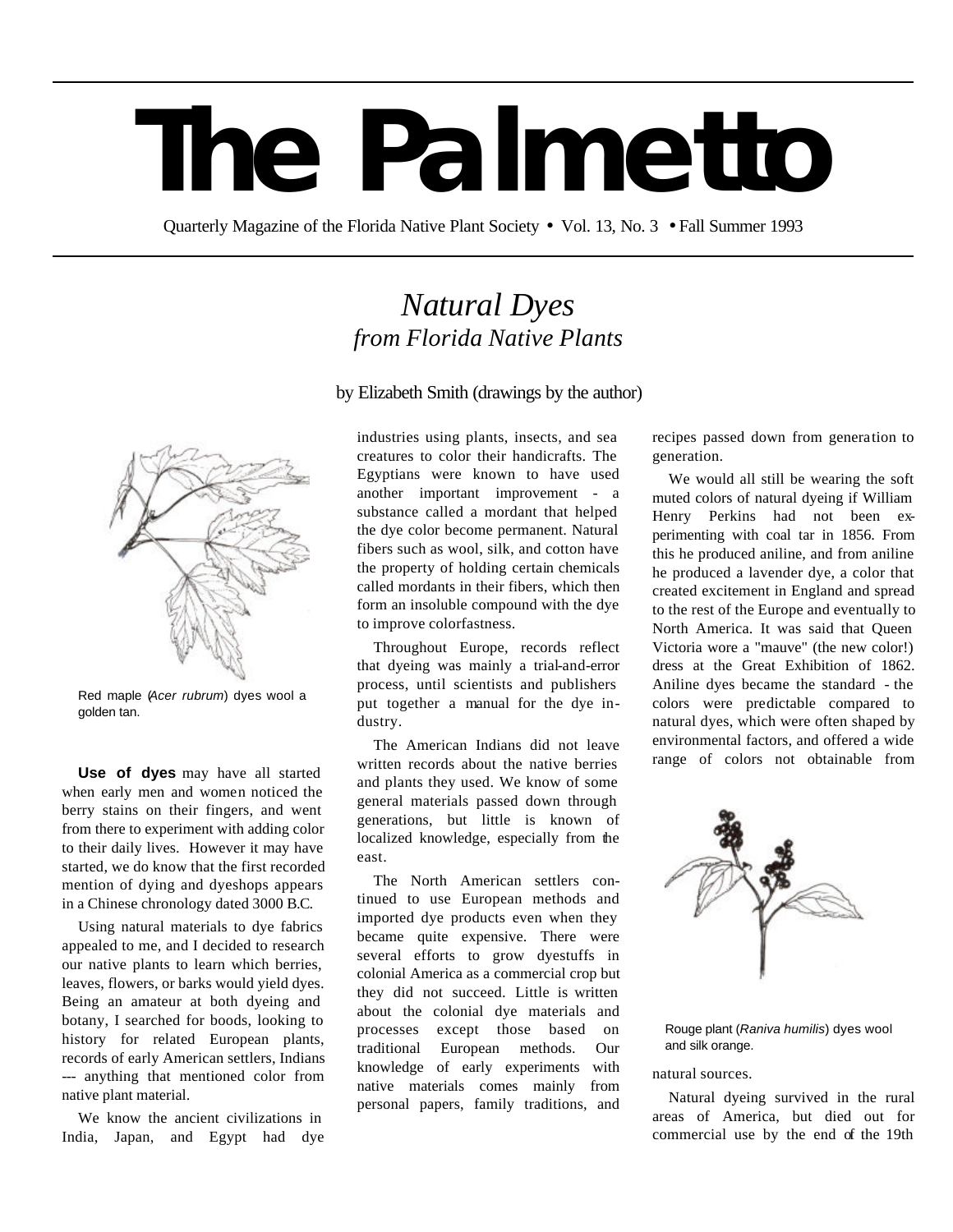century. Germany led the way in the chemical manufacture of dyestuffs from aniline until World War 1, when a "dye famine" spurred America to compete in the business of large scale dye manufacture. During the shortage, however, the use of natural dyes revived for a time, then lapsed back into the hands of local craftsmen and artists.

One of the reasons natural dyeing has survived is the very reason commercial dyers have rejected them they are impossible to standardize. Natural dyestuffs produce unique colors that may vary widely from dye lot to dye lot. Each plant has subtle differences - live oak twigs from one area may produce a gray color, from another area, a rose color. The soil, weather conditions, and other elements that make up different habitats will cause variations in the dye color. Add to that the miscellaneous lichens, insects, and galls that you may have gathered with the plants and that color changes again.

I had decided to limit my experiments to plants, saving the insects and sea creatures for hardier experimenters, so the next step was to track down the plants and recipes I would need.

After amassing a list of the possible plants native to Florida that had related plants mentioned throughout history, or which seemed to be likely candidates, I was ready to learn how to do the actual process.

First, I needed to decide which mordants should be used to make the dyes colorfast. Certain mordants work best on certain materials wool and silk color best when metallic salts such as alum, chrome, iron, or tin are used. Cotton or vegetable fibers combine best with tannic acid. I selected wool and cotton ply yarns for the first attempts, and later had a chance to use a woven silk fabric.

I chose two mordants that are readily available to me - alum (sold in many food stores) and iron or copperas (sold through a pharmacy). Others are available through chemical supply houses or specialty mail order. Alum is aluminum potassium sulphate and is commonly used with cream of tartar (also from food stores), which acts as a "helper" and also brightens the colors. The iron comes in a

form called copperas and is ferrous sulphate. In the old days, the iron dye pot acted as the mordant! Iron will darken or "sadden" colors, often producing grayer or cooler tones.

The recipes say that mordants may be



Live oak (*Quesrcus virginiana*) dyes wool a dusty rose or dark gray, depending on the mordant.

I did find several recipes giving

amounts of bark, flowers, and so on, but I decided to follow the basic formula and experiment on my own. For specific and exact recipes (including temperatures), an excellent book *is Dyes From Your Garden*  by Bernice Gillette Conner, a recent softcover publication listing her experiments with many Florida plant materials of exotic and native species.

Some of the basic rules of home dyeing are based on common sense: be aware of any toxic plant materials (use with care or not at all); be aware of the poisonous nature of some mordants (store separately from food items and label correctly).

Using a dye recipe is like using any other recipe. A good cook knows to gather equipment and assemble ingredients before starting to cook.. Use non-metallic pots and utensils, as the metals may affect the desired dye color. I use a canning kettle of enameled



Pokeberry (Phytolacca americana) colors wool a deep rose.

porcelain, wooden spoons for stirring and lifting, and plastic measuring spoons for the mordants. Be sure to keep pots and all utensils used for dyeing separate from other cooking containers and tell your family not to use them for any sort of food preparation. Some purists use only distilled water because rain water may contain minerals and tap water has chemical additives that will affect the color. I believe early dyers used whatever water was available, and feel that tap water does not add an amount of chemicals that would severely distort the colors.

If you do the dyeing indoors, be alert for noxious odors and provide plenty of ventilation. Most of the dye baths I tested required about one quart of plant material (leaves, flowers, roots, berries, twigs, or chopped bark) to 2 gallons of water to dye approximately 2 ounces of yarn. These were simmered together until the color was released, from 20 minutes to an hour. Intensity of color could be regulated by adding more dye material or more water, also by the length of time the fabric or fibers are left in the dye bath. Fibers or fabrics should always be wet before immersing in the dye bath to enable the color to be absorbed evenly.

You may want to strain the plant material from the dye bath first. I use a colander to strain bark and twigs, and an old dishcloth for flowerheads, small stems, and leaves. Pour the dye bath back into the pot and add the wet fabric or fibers, continue to simmer gently, never crowding or squeezing.

I found most materials took about 30 minutes to reach the desired color. Before removing the fabric from the bath, pinch some of the water out of the fibers; this shows the color closest to the final result after rinsing and drying.

Rinse thoroughly until the water runs clear, and then hang out of direct sunlight to dry. I have color samples from eight years ago that still retain the same hues. These were not exposed to our bright Florida sun, though, but even our best synthetic dyes don't always stand up to that!

Most natural dyes are soft shades that reflect the natural world around us greens, yellows, and browns of all